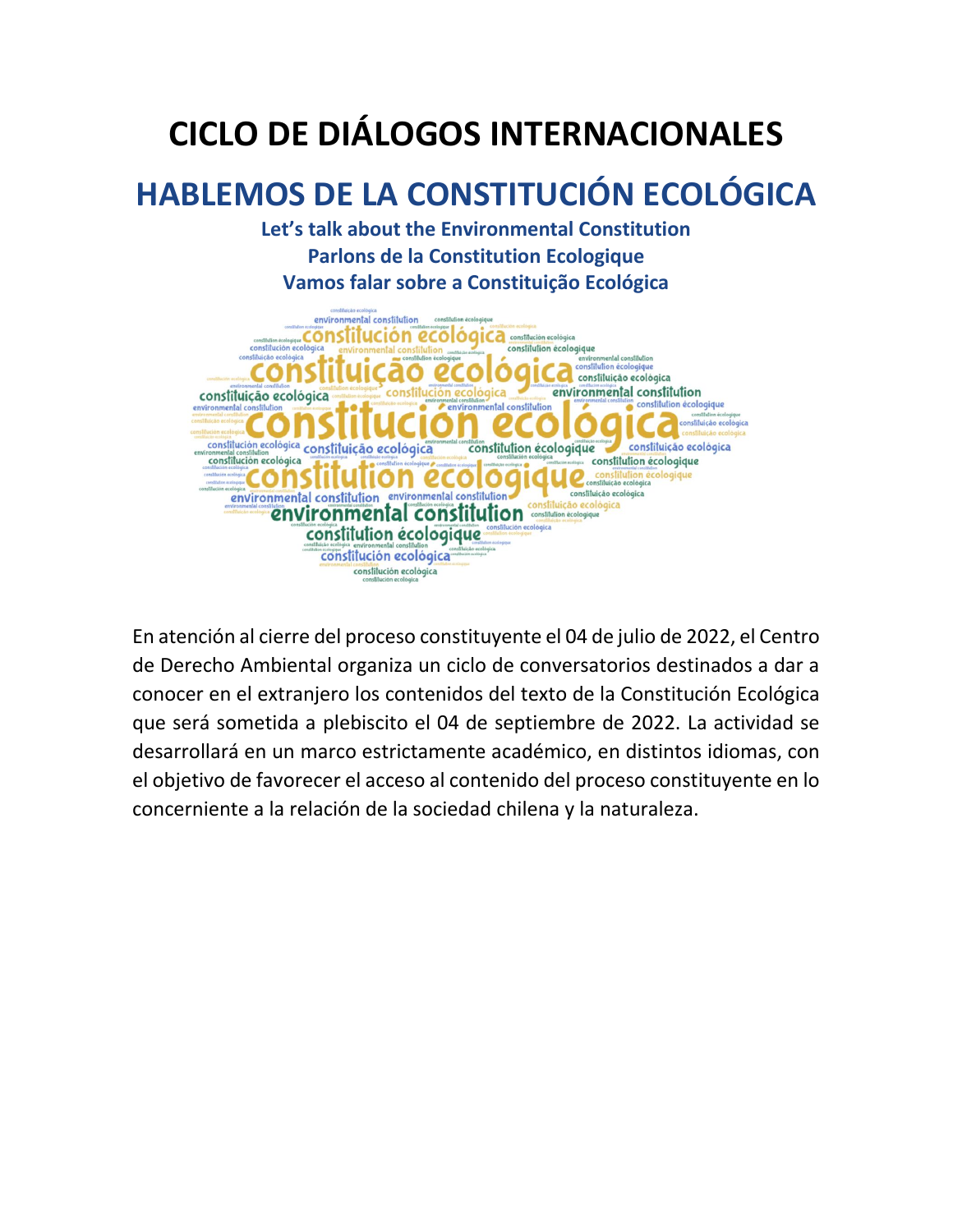## **Let`s talk about Environmental Constitution** *(English)*

July 5th, 12:30-14:00 h. (Chilean time GMT -4)

- Welcome: Dirección Centro de Derecho Ambiental (CDA)
- Presentation: Prof. Ezio Costa (CDA)
- Round table:
	- o Michael Burger (Columbia University)
	- o David Boyd (Special Rapporteur on human rights and the environment)
	- o Erin Daly (Delaware Law School)
	- o Alina Averchenkova (London School of Economics and Political Science (LSE))

# **Parlons de la Constitution Écologique** *(Français)*

6 juillet, 12:30-14:00 h. (heure chilienne GMT -4)

- Bienvenue: Dirección Centro de Derecho Ambiental (CDA)
- Présentation: Prof. Pilar Moraga (CDA)
- Table ronde:
	- o Dominique Bourg (Université de Lausanne)
	- o François Gemenne (Sciences Po)
	- o Marthe Fatin-Rouge Stéfanini (Université d'Aix-Marseille)
	- o Yann Aguila (Sciences Po)

**Vamos falar sobre a Constituição Ecológica** *(Portugués)*

7 de julho, 12:30-14:00 h. (hora chilena GMT -4)

- Bem-vindo: Dirección Centro de Derecho Ambiental (CDA)
- Apresentação: Prof. Jorge Aranda (CDA)
- Mesa redonda:
	- o Ana Maria Nusdeo (Universidade de Sao Paulo)
	- o Airton Berger (Universidad de Caxias do Sul)
	- o Carina Costa de Oliveira (Universidad de Brasília)

# **Hablemos de la nueva constitución** *(Español)*

8 de julio, 12:30-14:00 h. (horario chileno GMT -4)

- Bienvenida: Dirección Centro de Derecho Ambiental (CDA)
- Presentación de los Contenidos de la Constitución Ecológica: Prof. Ximena Insunza
- Panelistas:
	- o Óscar Dario Amaya Navas (Universidad del Externado)
	- o Marisol Angles (Universidad Autónoma de México)
	- o Susana Borràs (Universidad Rovira de Virgili)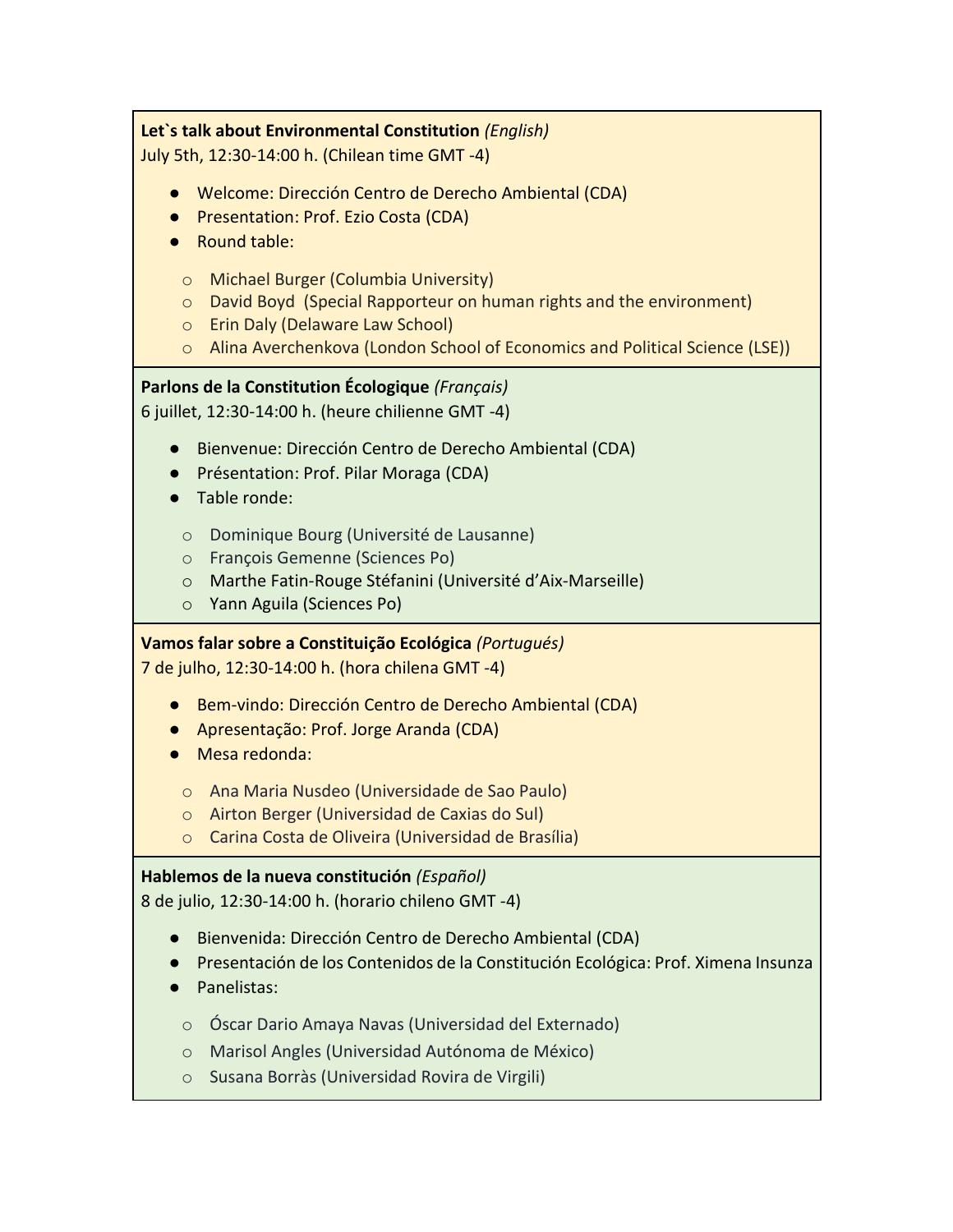# **BIOGRAFÍA EXPOSITORES Y EXPOSITORAS**

#### **05 de julio**

- **Michael Burger (Columbia University):** "Michael Burger is the Executive Director of the Sabin Center for Climate Change Law. He oversees a dynamic team of attorneys working in eight program areas to combat climate change. His research and advocacy focus on legal strategies to reduce greenhouse gas emissions and promote climate change adaptation through pollution control, resource management, land use planning and green finance.Michael frequently collaborates with researchers across Columbia's Earth Institute, and with local and national environmental groups, government representatives, and international organizations. He is a widely published scholar, a frequent speaker at conferences and symposiums, and a regular source for media outlets, including The Washington Post, Newsweek, Time, Forbes, The Guardian, Bloomberg, and Vox.com. He has been featured on Science Friday and Living on Earth. Burger teaches a seminar on Natural Resources Law. Prior to joining the Sabin Center in 2015, he was an associate professor at Roger Williams University School of Law, where he taught environmental law, administrative law, and law and literature, and was founder and director of the Environmental and Land Use Law Clinical Externship program. He previously taught in the Lawyering Program at New York University School of Law, and served as an attorney in the Environmental Law Division of New York City's Office of the Corporation Counsel. He has lead short courses on climate change and human rights in the Hague and Grand Cayman. He is also a co-founder and member of the Environmental Law Collaborative, and the incoming chair of the New York City Bar Association International Environmental Law Committee."<sup>1</sup>
- **David Boyd** (Relator Especial de la Naciones Unidas sobre derechos humanos y medio ambiente): David R. Boyd is an associate professor of law, policy, and sustainability at the University of British Columbia. He has a PhD in Resource Management and Environmental Studies from UBC, a law degree from the University of Toronto, and a business degree from the University of Alberta. His career has included serving as the executive director of Ecojustice, appearing before the Supreme Court of Canada, and working as a special advisor on sustainability for Canadian Prime Minister Paul Martin.<sup>2</sup>
- **Erin Daly** (Delaware Law School): Erin Daly is Professor of Law at Delaware Law School and the Director of the Global Network for Human Rights and the Environment. She has written extensively and, with James R. May, co-authored and co-edited numerous articles and volumes on environmental constitutionalism, including Global

 $\overline{a}$ 

<sup>1</sup> <https://www.law.columbia.edu/faculty/michael-burger>

<sup>&</sup>lt;sup>2</sup> <https://www.ohchr.org/en/special-procedures/sr-environment>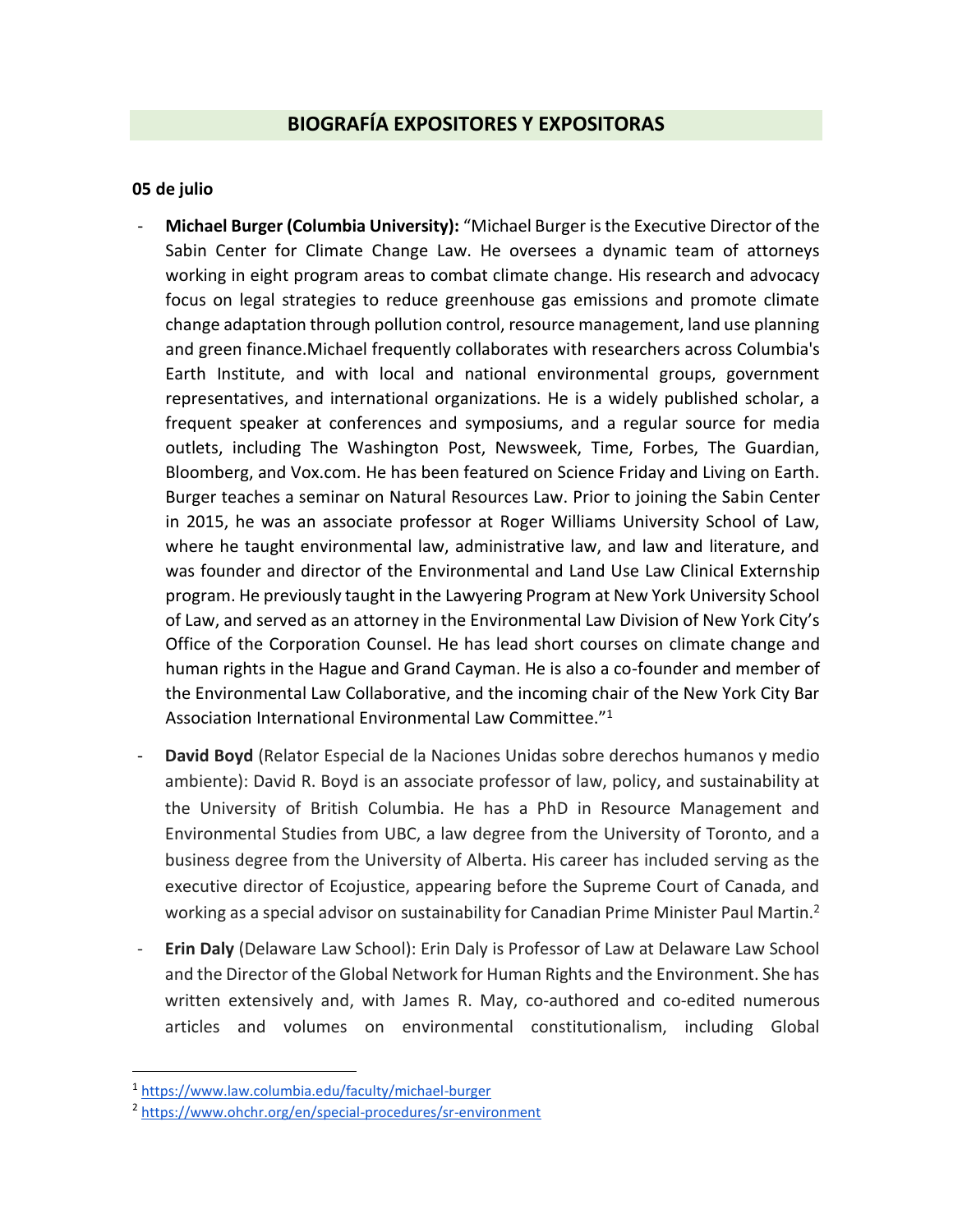Environmental Constitutionalism (2015), Implementing Environmental Constitutionalism(2018), the Encyclopedia of Human Rights and the Environment: Indivisibility, Dignity, Legality, Geography (2019), and the Judicial Handbook on Environmental Constiutionalism and Compendium of Cases (3d edition 2019), used in UN Environment judicial workshops worldwide. She is Executive Director of Dignity Rights International, which advances the human right to dignity throughout the world through education, advocacy, and consultation. She is the author of Dignity Rights: Courts, Constitutions, and the Worth of the Human Person (2013) (with a foreword by Aharon Barak), a comparative analysis of the global jurisprudence of the right to human dignity and the o-author of the first casebook on Dignity Law: Global Recognition, Cases, and Perspectives (with Jimmy May). Her first book, Reconciliation in Divided Societies: Finding Common Ground (2006), co-authored with South African scholar Jeremy Sarkin and with an Introduction by Archbishop Desmond Tutu, considered transitional and transformative justice after political upheaval. She serves as the US National Correspondent for the Centre international de droit comparé de l'environnement (CIDCE) and is a member of the Normandy Chair for Peace and the Global Pandemic Network.<sup>3</sup>

- **Alina Averchenkova** (London School of Economics and Political Science (LSE): Alina joined the Grantham Research Institute on Climate Change and the Environment in April 2013. She is responsible for the engagement with policy and decision makers worldwide, and research on international climate change policy. She was Global Director for Climate Change and Carbon in the Grantham Research Institute. She has fourteen years of experience in climate policy and international development.

## **06 de julio**

 $\overline{a}$ 

- **Dominique Bourg** (Université de Lausanne): "Dominique Bourg est philosophe, professeur honoraire à l'université de Lausanne. Il dirige ou co-dirige différents collections ("L'écologie en questions", la série « Grands articles », « Nouvelles Terres »). Il appartient ou a appartenu aux organisations suivantes : CFDD, Commission Coppens, Conseil national du développement durable, Grenelle de l'environnement, etc. ; à conseils scientifiques : Ademe (2004-2006), FNH (1998 – 2019), Organe de prospective de l'État de Vaud (2008 - 2017), Fondation Zoein (Genève, 2019- ). Ses domaines de recherches portent sur la pensée écologique, les risques, l'économie circulaire et la démocratie écologique. Derniers ouvrages parus : Le Marché contre l'humanité, Puf, 2019 et avec d'autres Retour sur Terre. 35 propositions, Puf, 2020."<sup>4</sup>

<sup>3</sup> <https://gnhre.org/profiles/a-f/daly-erin/>

<sup>4</sup> <https://ihedate.org/bourg-dominique>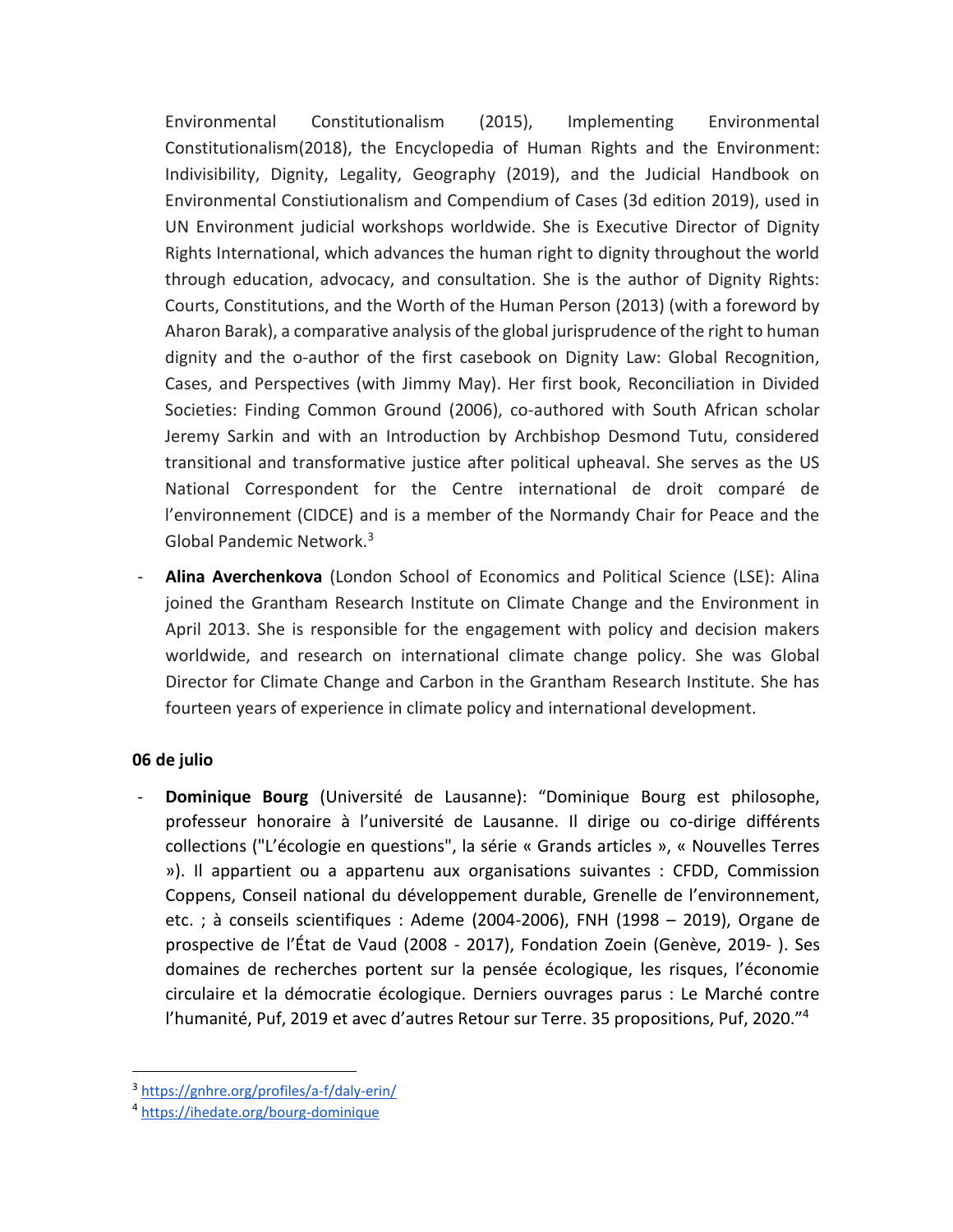- **Francois Gemene** (Sciences Po): Spécialiste des questions de géopolitique de l'environnement et des migrations, François Gemenne est chercheur qualifié du FNRS à l'Université de Liège (Belgique), où il dirige l'Observatoire Hugo. Il est par ailleurs le co-directeur (avec Bastien Alex) de l'Observatoire Défense et Climat du Ministère des Armées (France), établi à l'IRIS. Il est auteur principal pour le GIEC, et enseigne également les politiques du climat et les migrations internationales dans plusieurs universités, notamment à Sciences Po Paris et à la Sorbonne.
- **Marthe Stefanini** (l'Université d'Aix-Marseille): Directrice de recherches au CNRS, Aix-Marseille Univ., Université de Toulon, Univ. Pau & Pays Adour, CNRS, DICE, ILF-GERJC, Aix-en-Provence, France.
- Yann Aguila (Sciences Po): Yann Aguila dirige les activités de droit public du cabinet Bredin Prat. Il intervient sur tous les aspects de droit public, de droit public économique et de droit de l'environnement, dans un cadre transactionnel ou contentieux, national ou international. Diplômé de l'École nationale d'administration (promotion Jean Monnet) et membre du Conseil d'État depuis 1990, il a exercé les fonctions de Secrétaire Général adjoint du Conseil d'État (2001-2004), de Commissaire du gouvernement au Conseil d'Etat (2004-2009), puis d'assesseur à la 6ème sous-section de la Section du Contentieux du Conseil d'État (2009-2011). Il a également été conseiller juridique du Président de la République du Sénégal (1995-2001)<sup>5</sup>.

## **07 de julio**

 $\overline{a}$ 

- **Ana Maria Nusdeo** (Universidade de Sao Paulo): Bacharel**,** doutora e livre-docente pela Faculdade de Direito da USP. Foi visiting scholar na Universidade de Wisconsin, nos anos de 1996/97, com bolsa da Fundação Fullbright. Tornou-se professora da FDUSP em 1997, sendo desde então responsável pela subárea de Direito Ambiental, disciplina que ministra na Faculdade de Direito, na Escola Politécnica e no Instituito de Química. Foi presidente da Comissão de Cultura e Extensão (2013/2017) e é, desde 2018, vicepresidente da Comissão de Pesquisa da FDUSP. É, atualmente (desde 2017), representante da América Latina no Comitê Diretor da International Union for the conservancy of Nature Academy of Environmental Law (IUCNAEL). Foi presidente do Instituto o Direito por um Planeta Verde (2017/2019), sendo sua Diretora de Biodiversidade. Vencedora do Prêmio Jabuti (1º Lugar na categoria Direito) em 2013, pelo livro Pagamento por Serviços Ambientais. Sustentabilidade e Disciplina Jurídica (Atlas. 2012)"<sup>6</sup>
- **Airton Berger** (Universidad de Caxias do Sul): "Doutor em Direito na Universidade do Vale do Rio dos Sinos UNISINOS (2016), Mestre em Direito pela Universidade de Caxias do Sul UCS (2004), Graduado em Direito pela Universidade de Santa Cruz do Sul UNISC

<sup>5</sup> <https://www.leclubdesjuristes.com/les-membres/yann-aguila/>

<sup>6</sup> <https://direito.usp.br/docente/ana-maria-de-oliveira-nusdeo>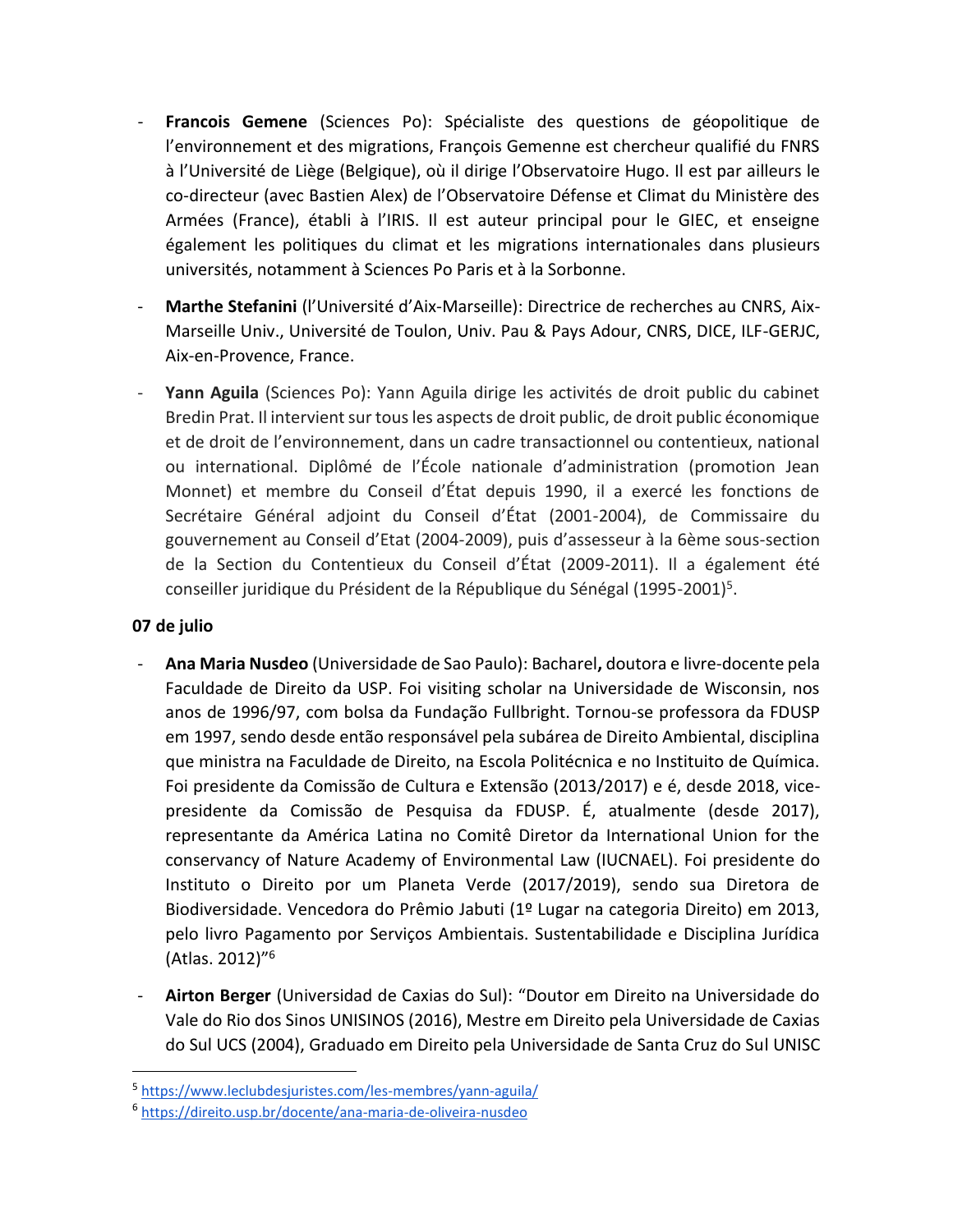(2001). Atualmente é professor da Universidade de Caxias do Sul nos cursos de Graduação em Direito e Pós-Graduação em Direito Ambiental. Possui experiência na docência e pesquisa nas áreas de Direito Ambiental, Direito Internacional e Propriedade Intelectual"<sup>7</sup>

- **Carina Costa de Oliveira** (Universidad de Brasília): Professora Adjunta III da Faculdade de Direito da Universidade de Brasília. Pós-doutora pela University of Cambridge - Cambridge Centre for Environment, Energy and Natural Resource Governance (CEENRG), com bolsa da CAPES-Programas Estratégicos; e pela Law School - University of Adelaide, Austrália, com bolsa da FAP-DF. Possui doutorado em direito internacional na Universidade Paris II-Panthéon Assas (fev. 2012). Realizou seu mestrado em direito internacional no Centro Universitário de Brasília (2007) e a sua graduação em direito na Universidade Federal de Uberlândia (2005). Tem experiência na área de direito internacional e direito ambiental, com ênfase na gestão sustentável dos recursos naturais, na relação entre o direito internacional econômico, o direito do mar, o direito internacional privado e direito internacional ambiental. Articulações entre o direito internacional ambiental e o direito ambiental nacional, recursos naturais e a sustentabilidade são seus temas de pesquisa. Líder do Grupo de Pesquisa registrado no Cnpq em Direito, Recursos Naturais e Sustentabilidade (GERN-UnB). Bolsista de Produtividade do CNPQ (PQ)"<sup>8</sup> .

#### **08 de julio**

 $\ddot{\phantom{a}}$ 

- **Óscar Darío Amaya Navas** (Universidad del Externado): "Abogado de la Universidad Externado de Colombia, Especialista en Derecho Económico de la misma Casa de Estudios y Doctor en Derecho de las Universidades Externado de Colombia, Pontificia Universidad Javeriana y del Rosario. Actualmente se encuentra desarrollando su investigación posdoctoral en la Universidad de Zaragoza (España), bajo la dirección del Dr. Antonio Embid Irujo, Catedrático de Derecho Administrativo de esa Universidad. El Dr. Amaya es Autor de numerosos artículos y libros sobre diferentes temas de Derecho del Medio Ambiente, entre los que se destacan sus obras La Constitución Ecológica de Colombia y El desarrollo sostenible y el derecho fundamental a gozar de un ambiente sano. También es Compilador de una amplia cantidad de libros acerca de esta clase de tópicos, tales como Derecho y cambio climático; Agua, residuos y territorio: estudios jurídicos sobre política ambiental en España y Colombia; Derecho sancionatorio ambiental; Principios e instrumentos de evitación del daño ambiental; entre otros."<sup>9</sup>

<sup>7</sup> <https://www.ucs.br/educs/autor/airton-guilherme-berger-filho/>

<sup>8</sup> <http://www.ppgd.unb.br/docentes/docentes-credenciados/70-carina-costa-de-oliveira1>

<sup>9</sup> [ttps://medioambiente.uexternado.edu.co/dr-oscar-dario-amaya-navas-nuevo-magistrado-del-consejo-de](https://medioambiente.uexternado.edu.co/dr-oscar-dario-amaya-navas-nuevo-magistrado-del-consejo-de-estado/#:~:text=Externado%20de%20Colombia-,El%20Dr.,Universidad%20Javeriana%20y%20del%20Rosario)[estado/#:~:text=Externado%20de%20Colombia-](https://medioambiente.uexternado.edu.co/dr-oscar-dario-amaya-navas-nuevo-magistrado-del-consejo-de-estado/#:~:text=Externado%20de%20Colombia-,El%20Dr.,Universidad%20Javeriana%20y%20del%20Rosario)

[<sup>,</sup>El%20Dr.,Universidad%20Javeriana%20y%20del%20Rosario.](https://medioambiente.uexternado.edu.co/dr-oscar-dario-amaya-navas-nuevo-magistrado-del-consejo-de-estado/#:~:text=Externado%20de%20Colombia-,El%20Dr.,Universidad%20Javeriana%20y%20del%20Rosario)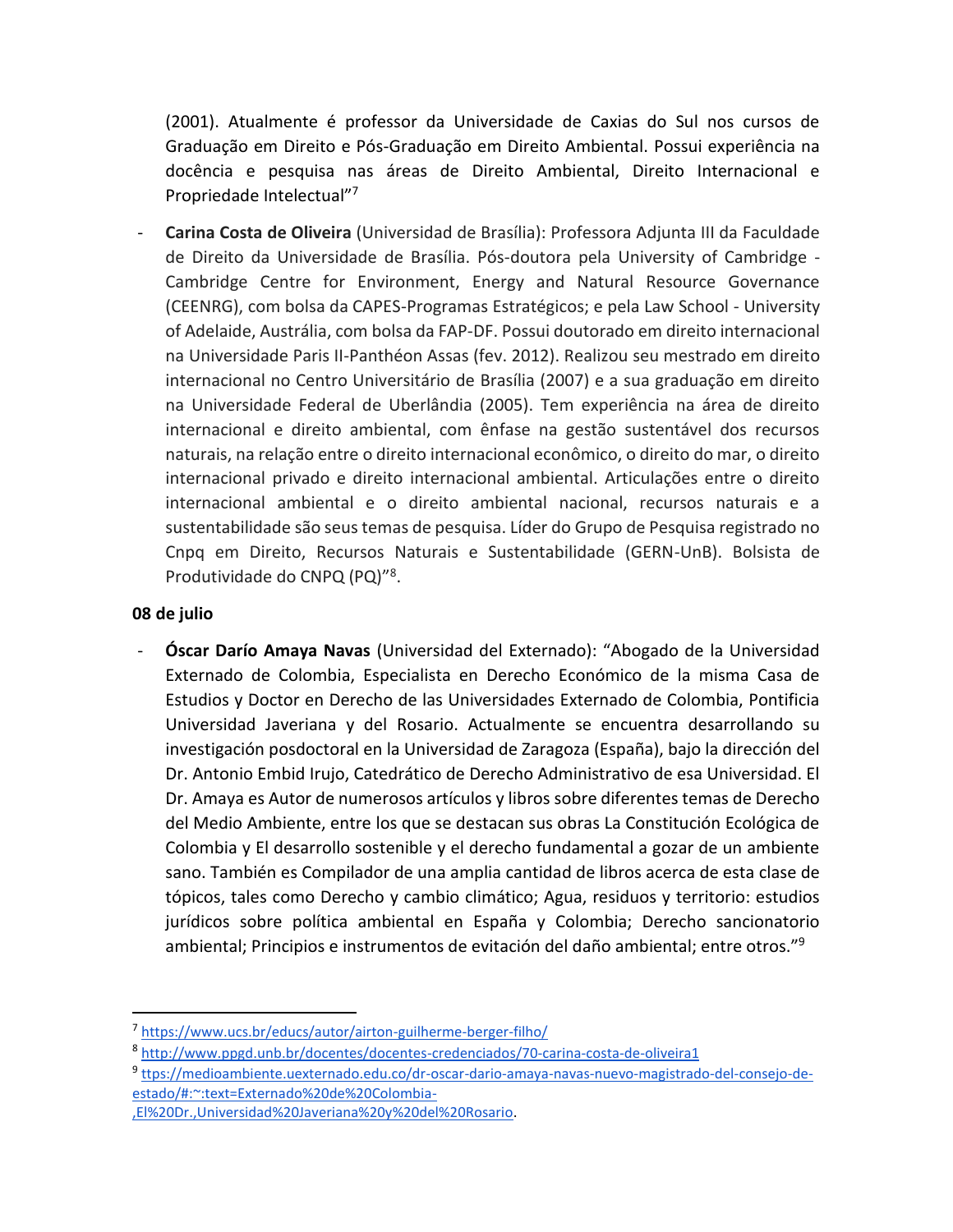- **Marisol Angles** (Universidad Autónoma de México): "Doctora en Derecho Ambiental por la Facultad de Derecho de la Universidad de Alicante, sobresaliente cum laude por unanimidad. Licenciada en Derecho por la Facultad de Derecho de la UNAM. Investigadora Titular A, por oposición, Tiempo Completo, en el Instituto de Investigaciones Jurídicas de la UNAM y Miembro del Sistema Nacional de Investigadores, Nivel I. Catedrática de la División de Estudios de Posgrado de la Facultad de Derecho de la UNAM; así como de diversas Facultades de Derecho de Universidades públicas y privadas en el país. Autora de publicaciones sobre tópicos en materia jurídico-ambiental, energía, cambio climático y gestión integral de riesgos. Ponente en Seminarios de carácter nacional e internacional. Miembro de las líneas de investigación institucional sobre Energía; Derechos, conflictos socioambientales y política y Estudios empíricos del derecho; así como del núcleo de investigación Derecho, sociedad y ambiente. Ha sido ponente en congresos nacionales e internacionales. Galardonada por la Universidad Juárez Autónoma de Tabasco con la Premio Nacional Malinalli para la promoción de las artes, los derechos humanos y la diversidad cultural en 2016; así como por la Asamblea Legislativa de la Ciudad de México con la Medalla al Mérito Ciudadano 2018, por las aportaciones en la defensa de los derechos ambientales y de los pueblos y comunidades indígenas"<sup>10</sup>.
- **Susana Borràs** (Universidad Rovira i Virgili): Licenciada en Derecho (1996), Máster en Derecho ambiental (2004) y Doctora en Derecho con mención de doctorado europeo y premio extraordinario de doctorado (2007) por la Universidad Rovira i Virgili. Investigadora activa en el Grupo de Investigación sobre Derecho ambiental, Inmigración y Gobierno Local de la Universidad Rovira i Virgili en el Centro de Estudios en Derecho Ambiental de Tarragona (CEDAT). Ha sido investigadora en diferentes centros de investigación sobre derecho ambiental: Committee on Challenges of Modern Society (NATO/CCMS) en Bélgica (1999-2002); Max Planck Institut für ausländisches öffentliches Recht und Völkerrecht, Heidelberg, Alemania (2002-2007); Center of International Environmental Law (CIEL) en Washington, EUA (2006); Centre de Recherche of The Hague Academy of International Law and International Relations on the Implementation of Environmental Law (2008) y Universidade Federal de Santa Catarina -UFSC (2013).

 $\overline{a}$ 

<sup>&</sup>lt;sup>10</sup> [http://www.humanindex.unam.mx/humanindex/pagina/pagina\\_inicio.php?rfc=QUVITTY3MDkwNQ==](http://www.humanindex.unam.mx/humanindex/pagina/pagina_inicio.php?rfc=QUVITTY3MDkwNQ==)